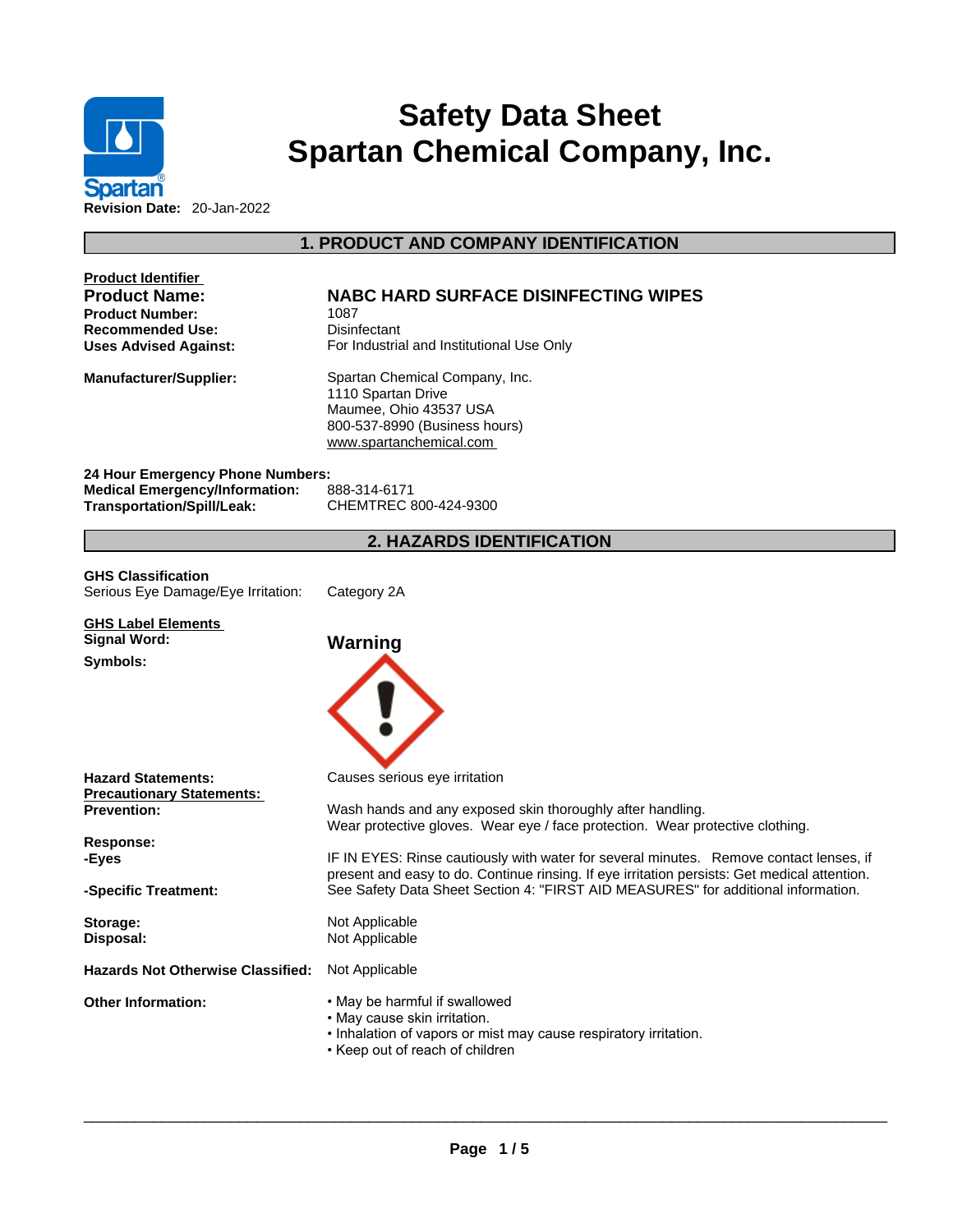# **3. COMPOSITION / INFORMATION ON INGREDIENTS**

| <b>Chemical Name</b>                       | <b>CAS No</b>      | Weight-%  |
|--------------------------------------------|--------------------|-----------|
| Water                                      | 7732-18-5          | 60-100    |
| Tetrasodium EDTA                           | 64-02-8            | 1-5       |
| C12-15 Alcohols Ethoxylated                | 68131-39-5         | $0.1 - 1$ |
| Benzalkonium Chloride                      | 68391-01-5         | $0.1 - 1$ |
| Alkyl C12-14 Dimethyl Ethylbenzyl Ammonium | 85409-23-0         | $0.1 - 1$ |
| Chloride                                   |                    |           |
| <b>DMDM Hydantoin</b>                      | 6440-58-0          | < 0.1     |
| 4-Tert-Butylcyclohexyl Acetate             | 32210-23-4         | < 0.1     |
| Fragrance                                  | <b>PROPRIETARY</b> | < 0.1     |

Specific chemical identity and/or exact percentage of composition has been withheld as a trade secret.

# **4. FIRST AID MEASURES**

| -Eye Contact:                                                           | Rinse cautiously with water for at least 15 minutes. Remove contact lenses, if present and<br>easy to do. Continue rinsing. If eye irritation persists: Get medical attention. |
|-------------------------------------------------------------------------|--------------------------------------------------------------------------------------------------------------------------------------------------------------------------------|
| -Skin Contact:                                                          | Wash with soap and water. If skin irritation occurs: Get medical attention.                                                                                                    |
| -Inhalation:                                                            | Remove victim to fresh air and keep at rest in a position comfortable for breathing. Call a<br>poison control center or physician if you feel unwell.                          |
| -Ingestion:                                                             | Rinse mouth. Do NOT induce vomiting. Never give anything by mouth to an unconscious<br>person. Get medical attention if you feel unwell.                                       |
| <b>Note to Physicians:</b>                                              | Treat symptomatically.                                                                                                                                                         |
|                                                                         | <b>5. FIRE-FIGHTING MEASURES</b>                                                                                                                                               |
|                                                                         |                                                                                                                                                                                |
| Suitable Extinguishing Media:                                           | Product does not support combustion, Use extinguishing agent suitable for type of<br>surrounding fire                                                                          |
| <b>Specific Hazards Arising from the</b><br>Chemical:                   | Dried product is capable of burning. Combustion products are toxic.                                                                                                            |
| <b>Hazardous Combustion Products:</b>                                   | May include Carbon monoxide Carbon dioxide and other toxic gases or vapors.                                                                                                    |
| <b>Protective Equipment and</b><br><b>Precautions for Firefighters:</b> | Wear MSHA/NIOSH approved self-contained breathing apparatus (SCBA) and full<br>protective gear. Cool fire-exposed containers with water spray.                                 |
|                                                                         |                                                                                                                                                                                |

# **6. ACCIDENTAL RELEASE MEASURES**

| <b>Personal Precautions:</b>      | Avoid contact with skin, eyes or clothing. Use personal protective equipment as required.       |
|-----------------------------------|-------------------------------------------------------------------------------------------------|
| <b>Environmental Precautions:</b> | Do not rinse spill onto the ground, into storm sewers or bodies of water.                       |
| <b>Methods for Clean-Up:</b>      | Prevent further leakage or spillage if safe to do so. Contain and collect spillage with         |
|                                   | non-combustible absorbent material, (e.g. sand, earth, diatomaceous earth, vermiculite)         |
|                                   | and place in container for disposal according to local / national regulations (see Section 13). |

# **7. HANDLING AND STORAGE**

| <b>Advice on Safe Handling:</b> | Handle in accordance with good industrial hygiene and safety practice. Wash thoroughly         |
|---------------------------------|------------------------------------------------------------------------------------------------|
|                                 | after handling.                                                                                |
| <b>Storage Conditions:</b>      | Keep containers tightly closed in a dry, cool and well-ventilated place. Keep out of the reach |
|                                 | of children. Keep from freezing.                                                               |
| <b>Suggested Shelf Life:</b>    | Minimum of 2 years from date of manufacture.                                                   |
|                                 |                                                                                                |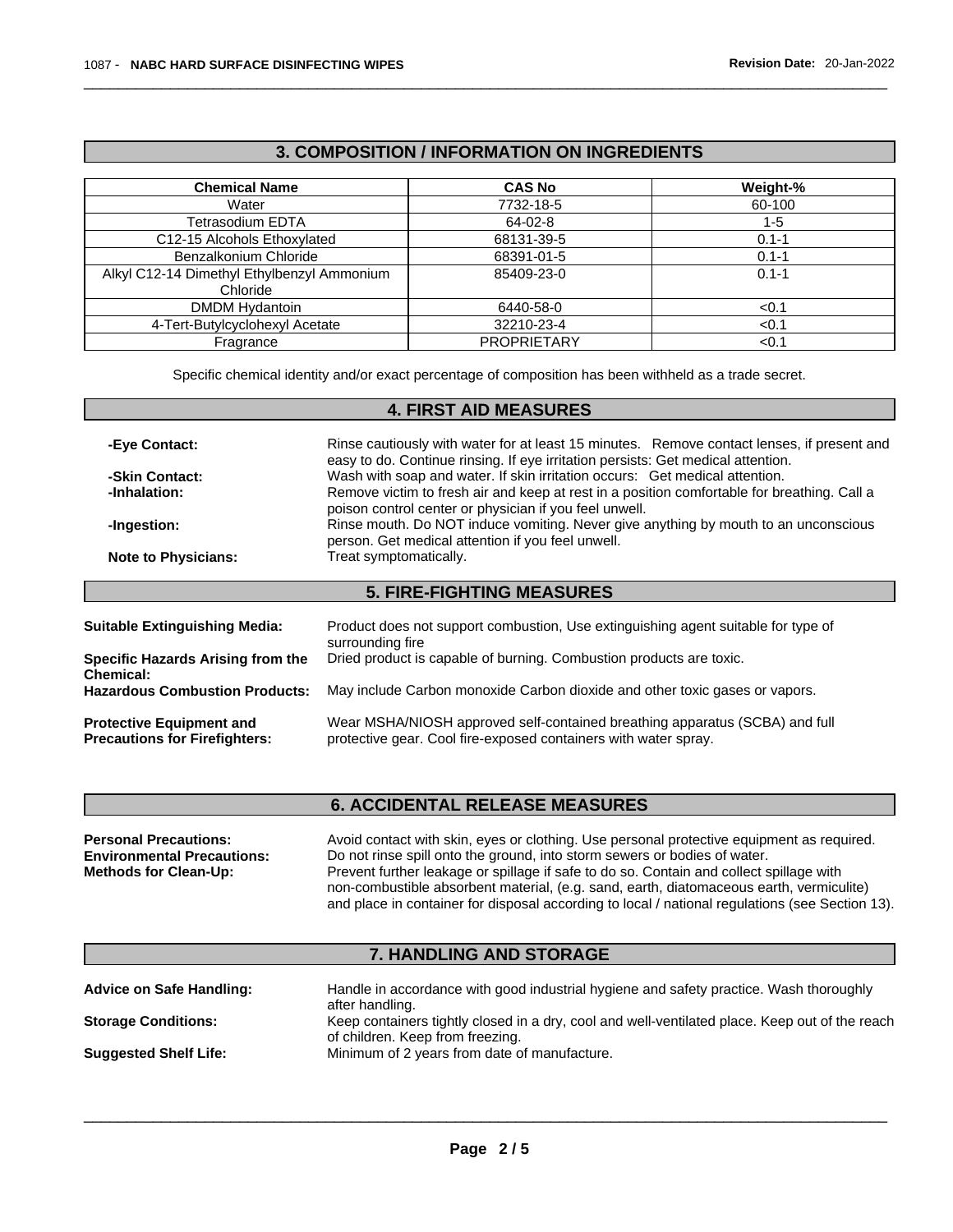| 8. EXPOSURE CONTROLS / PERSONAL PROTECTION |                                                                                                                                                                                                                                                                 |  |  |
|--------------------------------------------|-----------------------------------------------------------------------------------------------------------------------------------------------------------------------------------------------------------------------------------------------------------------|--|--|
| <b>Occupational Exposure Limits:</b>       | None established                                                                                                                                                                                                                                                |  |  |
| <b>Engineering Controls:</b>               | Provide good general ventilation.<br>If work practices generate dust, fumes, gas, vapors or mists which expose workers to<br>chemicals above the occupational exposure limits, local exhaust ventilation or other<br>engineering controls should be considered. |  |  |
| <b>Personal Protective Equipment</b>       |                                                                                                                                                                                                                                                                 |  |  |
| <b>Eye/Face Protection:</b>                | Not required with expected use.                                                                                                                                                                                                                                 |  |  |
| <b>Skin and Body Protection:</b>           | Not required with expected use.                                                                                                                                                                                                                                 |  |  |
| <b>Respiratory Protection:</b>             | Not required with expected use.                                                                                                                                                                                                                                 |  |  |
|                                            | If occupational exposure limits are exceeded or respiratory irritation occurs, use of a<br>NIOSH/MSHA approved respirator suitable for the use-conditions and chemicals in Section<br>3 should be considered.                                                   |  |  |
| <b>General Hygiene Considerations:</b>     | Wash hands and any exposed skin thoroughly after handling.                                                                                                                                                                                                      |  |  |
|                                            | See 29 CFR 1910.132-138 for further guidance.                                                                                                                                                                                                                   |  |  |

# **9. PHYSICAL AND CHEMICAL PROPERTIES**

| Appearance/Physical State:             | Moistened towelette             |  |  |
|----------------------------------------|---------------------------------|--|--|
| Color:                                 | <b>Clear</b>                    |  |  |
| Odor:                                  | Floral fragrance                |  |  |
| pH:                                    | 10.5-11.5                       |  |  |
| <b>Melting Point / Freezing Point:</b> | No information available        |  |  |
| <b>Boiling Point / Boiling Range:</b>  | 100 °C / 212 °F                 |  |  |
| Flash Point:                           | 100 °C $/$ > 212 °F ASTM D56    |  |  |
| <b>Evaporation Rate:</b>               | $< 1$ (Butyl acetate = 1)       |  |  |
| Flammability (solid, gas)              | No information available        |  |  |
| <b>Upper Flammability Limit:</b>       | No information available        |  |  |
| Lower Flammability Limit:              | No information available        |  |  |
| Vapor Pressure:                        | <b>No information available</b> |  |  |
| Vapor Density:                         | No information available        |  |  |
| <b>Specific Gravity:</b>               | 1.007                           |  |  |
| Solubility(ies):                       | Soluble in water                |  |  |
| <b>Partition Coefficient:</b>          | No information available        |  |  |
| <b>Autoignition Temperature:</b>       | <b>No information available</b> |  |  |
| <b>Decomposition Temperature:</b>      | No information available        |  |  |
| Viscosity:                             | No information available        |  |  |

# **10. STABILITY AND REACTIVITY**

| <b>Reactivity:</b>             | This material is considered to be non-reactive under normal conditions of use.              |
|--------------------------------|---------------------------------------------------------------------------------------------|
| <b>Chemical Stability:</b>     | Stable under normal conditions.                                                             |
|                                | Possibility of Hazardous Reactions: Not expected to occur with normal handling and storage. |
| <b>Conditions to Avoid:</b>    | Extremes of temperature and direct sunlight.                                                |
| <b>Incompatible Materials:</b> | Strong oxidizing agents. Strong acids.                                                      |
| <b>Hazardous Decomposition</b> | May include carbon monoxide, carbon dioxide (CO2) and other toxic gases or vapors.          |
| <b>Products:</b>               |                                                                                             |

# **11. TOXICOLOGICAL INFORMATION**

| Likely Routes of Exposure:   | Eyes, Skin, Ingestion, Inhalation.             |
|------------------------------|------------------------------------------------|
| <b>Symptoms of Exposure:</b> |                                                |
| -Eve Contact:                | Pain, redness and swelling of the conjunctiva. |
| -Skin Contact:               | Drying of the skin.                            |
| -Inhalation:                 | Nasal discomfort and coughing.                 |
|                              |                                                |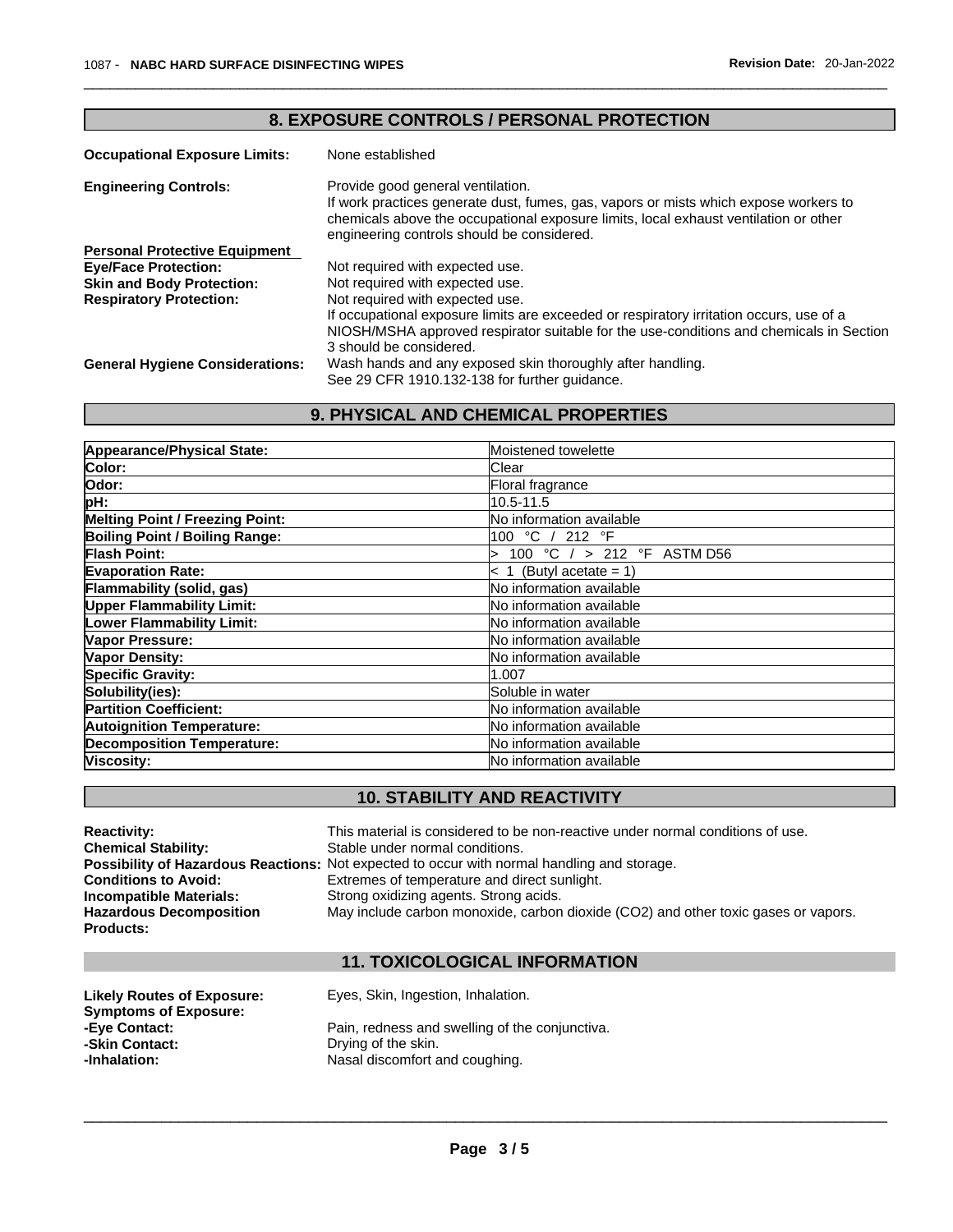**-Ingestion:** Pain, nausea, vomiting and diarrhea.

**Immediate, Delayed, Chronic Effects**

Data not available or insufficient for classification.

### **Numerical Measures of Toxicity**

The following acute toxicity estimates (ATE) are calculated based on the GHS document.

| ATEmix (oral):                 | 16437 mg/kg       |  |
|--------------------------------|-------------------|--|
| ATEmix (inhalation-dust/mist): | $15 \text{ mg/l}$ |  |

#### **Component Acute Toxicity Information**

| <b>Chemical Name</b>                         | Oral LD50            | <b>Dermal LD50</b>      | <b>Inhalation LC50</b> |
|----------------------------------------------|----------------------|-------------------------|------------------------|
| Water<br>7732-18-5                           | $> 90$ mL/kg (Rat)   | Not Available           | Not Available          |
| Tetrasodium EDTA<br>64-02-8                  | $= 1658$ mg/kg (Rat) | Not Available           | Not Available          |
| C12-15 Alcohols Ethoxylated<br>68131-39-5    | $= 1600$ mg/kg (Rat) | $= 2500$ mg/kg (Rabbit) | Not Available          |
| Benzalkonium Chloride<br>68391-01-5          | $= 850$ mg/kg (Rat)  | $= 2300$ mg/kg (Rabbit) | Not Available          |
| DMDM Hydantoin<br>6440-58-0                  | $= 2$ g/kg (Rat)     | Not Available           | Not Available          |
| 4-Tert-Butylcyclohexyl Acetate<br>32210-23-4 | $= 5$ g/kg (Rat)     | $> 5000$ mg/kg (Rabbit) | Not Available          |

**Carcinogenicity:** No components present at 0.1% or greater arelisted as to being carcinogens by ACGIH, IARC, NTP or OSHA

## **12. ECOLOGICAL INFORMATION**

### **Ecotoxicity**

| ---------            |                             |                              |                       |               |
|----------------------|-----------------------------|------------------------------|-----------------------|---------------|
| <b>Chemical Name</b> | <b>Algae/Aquatic Plants</b> | Fish                         | <b>Toxicity to</b>    | Crustacea     |
|                      |                             |                              | <b>Microorganisms</b> |               |
| Tetrasodium EDTA     | 1.01: 72 h Desmodesmus      | 41:96 h Lepomis              | Not Available         | Not Available |
| 64-02-8              | subspicatus mg/L EC50       | macrochirus mg/L LC50        |                       |               |
|                      |                             | static 59.8: 96 h Pimephales |                       |               |
|                      |                             | promelas mg/L LC50 static    |                       |               |

# **Persistence and Degradability:** No information available.<br>**Bioaccumulation:** No information available.

No information available.

**Other Adverse Effects:** No information available

## **13. DISPOSAL CONSIDERATIONS**

**Disposal of Wastes:** Dispose of in accordance with federal, state and local regulations. **Contaminated Packaging:** Dispose of in accordance with federal, state and local regulations.

## **14. TRANSPORT INFORMATION**

| DOT:<br><b>Proper Shipping Name:</b><br><b>Special Provisions:</b> | Not Regulated<br>Non-Hazardous Product<br>Shipping descriptions may vary based on mode of transport, quantities, package size,<br>and/or origin and destination. Check with a trained hazardous materials transportation<br>expert for information specific to your situation. |
|--------------------------------------------------------------------|--------------------------------------------------------------------------------------------------------------------------------------------------------------------------------------------------------------------------------------------------------------------------------|
| IMDG:                                                              | Not Regulated                                                                                                                                                                                                                                                                  |
| <b>Proper Shipping Name:</b>                                       | Non-Hazardous Product                                                                                                                                                                                                                                                          |

# **15. REGULATORY INFORMATION**